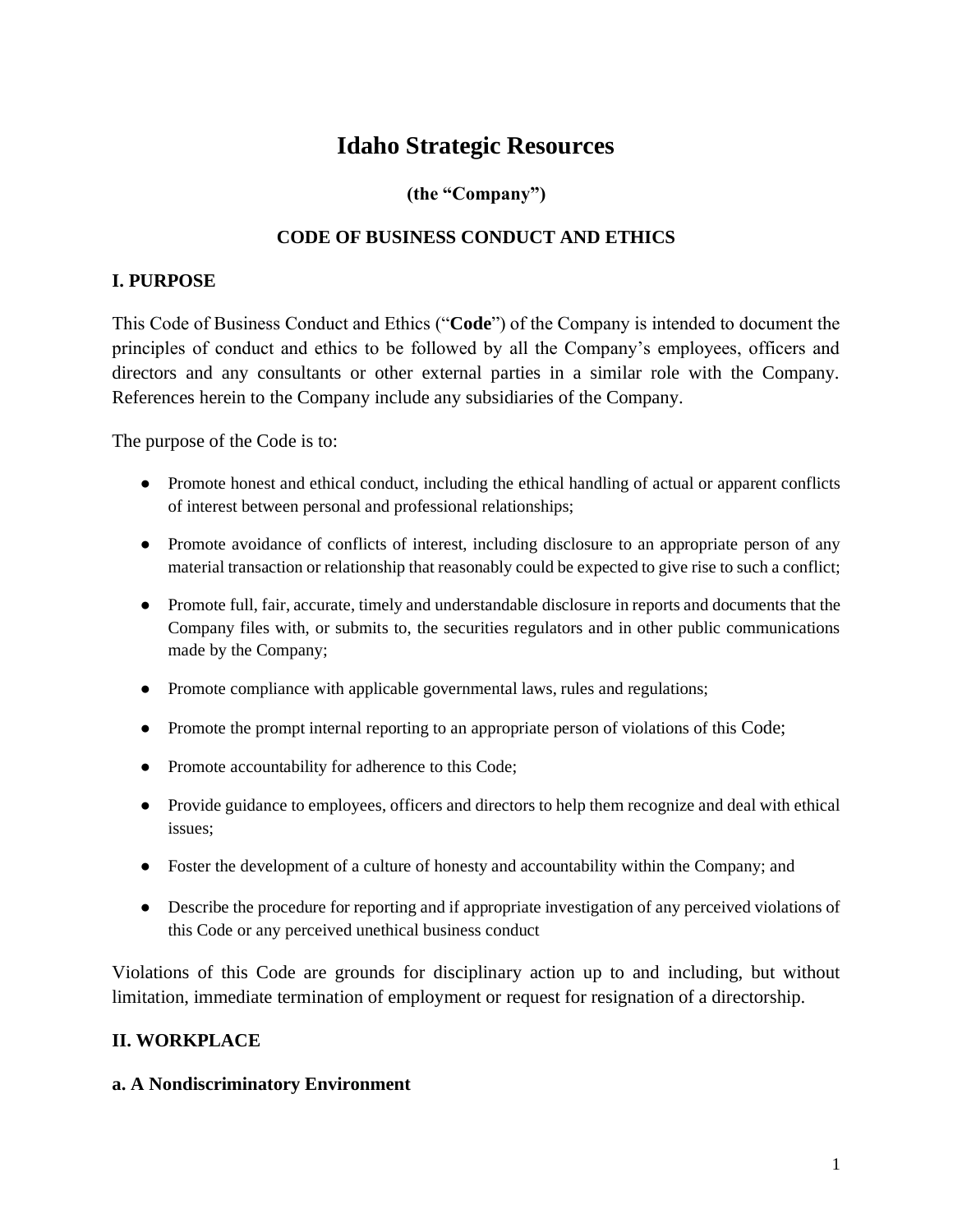The Company fosters a work environment in which all individuals are treated with respect and dignity. The Company is an equal opportunity employer and does not, as an organization nor does it permit its employees or directors to discriminate against employees, officers, directors or potential employees, officers or directors on the basis of race, color, religion, sex, national origin, age, sexual orientation or disability or any other category protected by federal and state/provincial laws and regulations and, in addition, in accordance with the laws or regulations applicable in the jurisdiction where such employees, officers or directors are located. The Company is committed to actions and policies to assure fair employment, including equal treatment in hiring, promotion, training, compensation, termination and corrective action and will not tolerate discrimination by its employees and agents.

### **b. Harassment-Free Workplace**

The Company will not tolerate harassment of its employees, customers or suppliers in any form.

### **c. Substance Abuse**

The Company is committed to maintaining a safe and healthy work environment free of substance abuse. Employees, officers and directors are expected to perform their responsibilities in a professional manner and, to the degree that job performance or judgment may be hindered, be free from the effects of drugs and/or alcohol.

### **g. Corporate Opportunities**

As an employee, officer or director, you are prohibited from taking for yourself opportunities that you discover through the use of company property, information or position, from using company property, information or position for personal gain; and from competing with the Company. Employees, officers and directors owe a duty to the Company to advance its legitimate interests when the opportunity arises.

### **III. Environment, Health and Safety**

#### **a. Environment**

The Company is committed to sound environmental management. It is the intent of the Company to conduct itself having due respect for the environment and community at large as a responsible and caring corporate citizen. The Company is committed to managing all phases of its business in a manner that minimizes any adverse effects of its operations on the environment.

### **b. Health and Safety**

The Company is committed to providing a healthy and safe workplace in compliance with applicable laws, rules and regulations. Employees must be aware of the safety issues and policies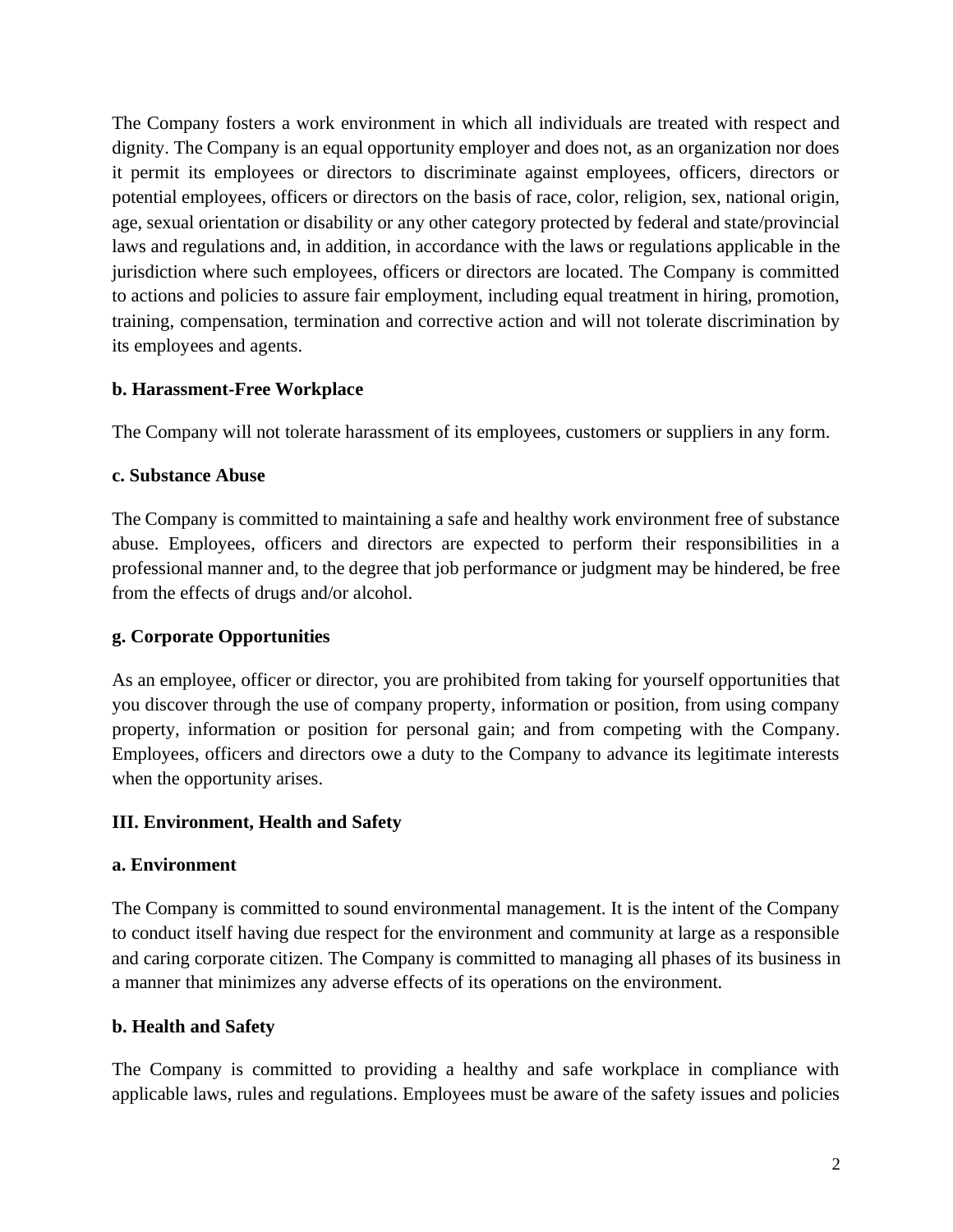that affect their job, other employees and the community in general. Employees in a supervisory role, upon learning of any circumstance affecting the health and safety of the workplace or the

community, must act immediately to address the situation. Employees must immediately advise their immediate supervisor of any workplace injury or any circumstance presenting a dangerous situation to them, other co-workers or the community in general, so that timely corrective action can be taken.

### **IV. THIRD PARTY RELATIONSHIPS**

### **a. Conflict of Interest**

Employees, officers and directors are required to act with honesty and integrity and to avoid any relationship or activity that might create, or appear to create, a conflict between their personal interests and the interests of the Company. Employees must disclose promptly in writing possible conflicts of interest to their immediate supervisor, or if the supervisor is involved in the conflict of interest, to that supervisor's superior. Officers and directors should disclose, in writing, any perceived conflicts to the Chairman of the Audit Committee.

Conflicts of interest arise where an individual's position or responsibilities with the Company present an opportunity for personal gain apart from the normal rewards of employment, officership or directorship, to the detriment of the Company. They also arise where a director's, officer's or employee's personal interests are inconsistent with those of the Company and create conflicting loyalties. Such conflicting loyalties can cause a director, officer or employee to give preference to personal interests in situations where corporate responsibilities should come first. Directors, officers and employees shall perform the responsibilities of their positions on the basis of what is in the best interests of the Company and free from the influence of personal considerations and relationships.

Directors, officers and employees shall not acquire any property, security or any business interest which they know that the Company is interested in acquiring. Moreover, based on such advance information, directors, officers and employees shall not acquire any property, security or business interest for speculation or investment.

### **b. Competitive Practices**

The Company firmly believes that fair competition is fundamental to the continuation of the free enterprise system. The Company complies with and supports laws which prohibit restraints of trade, unfair practices, or abuse of economic power.

The Company's policy also prohibits employees, officers and directors from entering into or discussing any unlawful arrangement or understanding that may result in unfair business practices or anticompetitive behavior.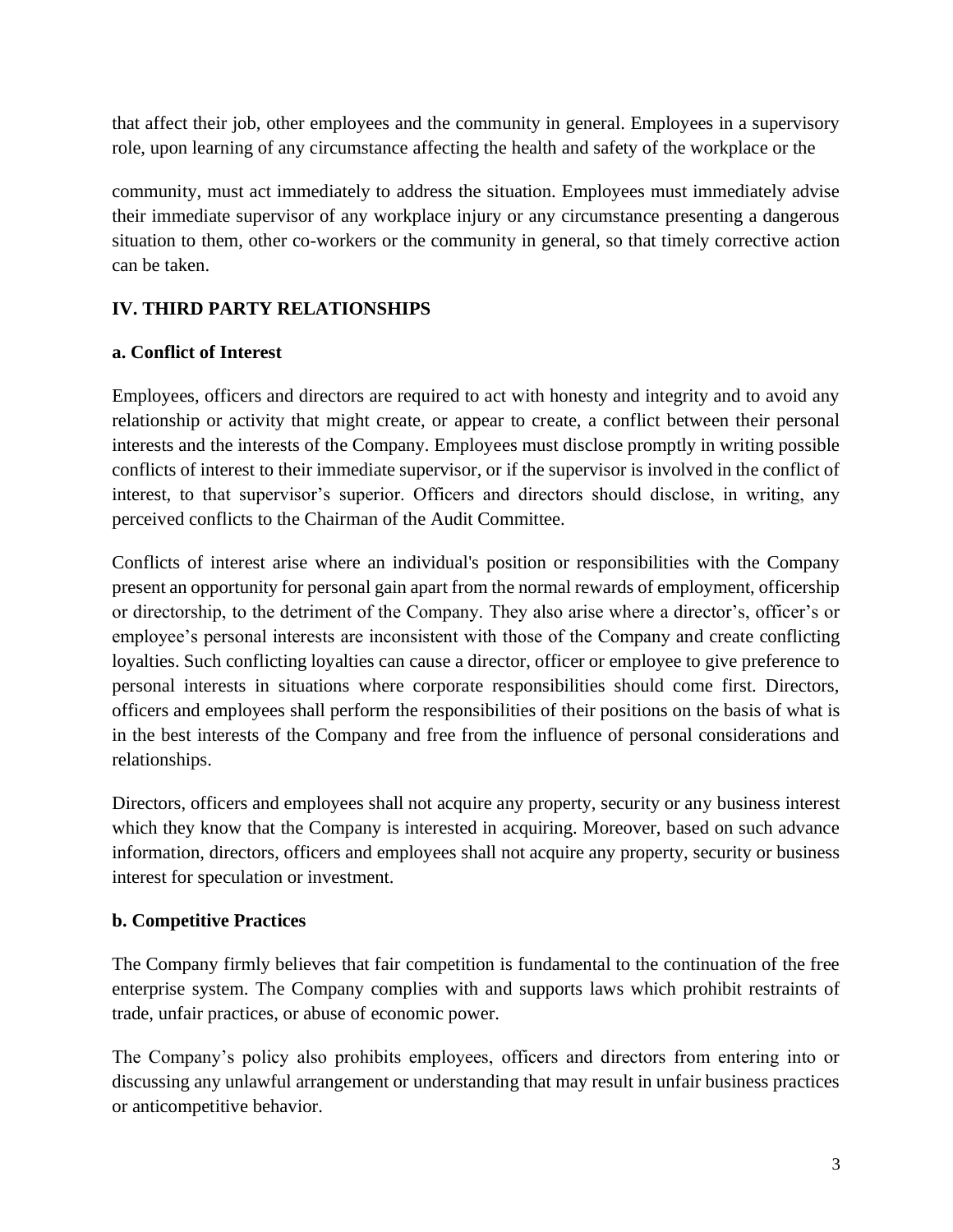#### **c. Supplier and Contractor Relationships**

The Company selects its suppliers and contractors in a non-discriminatory manner based on the quality, price, service, delivery and supply of goods and services. A director's, officer's or employee's decision must never be based on personal interests or the interests of family members or friends.

Employees should inform their supervisors, and officers and directors should inform the Chairman of the Audit Committee of any relationships that appear to create a conflict of interest.

#### **e. Public Relations**

The Company's Board of Directors establishes the persons who are responsible for all public relations, including all contact with the media. Unless a director, officer or employee is specifically authorized to represent the Company to the media, a director, officer or employee should not respond to inquiries or requests for information. This includes newspapers, magazines, trade publications, radio and television as well as any other external sources requesting information about the Company. If the media contacts a director, officer or employee about any topic, that person should immediately refer the call to an authorized person.

Employees must be careful not to disclose confidential, personal or non-public business information through public or casual discussions to the media or others. Information is considered to be public if it has been disclosed by the Company in an annual report, annual information form, management information circular, press release or interim financial report. The obligation to keep certain information confidential applies both during appointment or employment with the Company, and after termination of appointment or employment, including on retirement. These same standards apply to the non-public information of other companies that you may learn about because of your association or employment with the Company.

#### **f. Directorships**

Employees of the Company shall not act as directors or officers of any other corporate entity or organization, public or private, without the prior written approval of the Chief Executive Officer or the Chairman of the Corporate Governance and Nominating Committee. Directorships or officerships with such entities will not be authorized if they are considered to not be in the best interest of the Company. The Chief Executive Officer or the Chairman of the Corporate Governance and Nominating Committee may provide authorizations for directorships that are necessary for business purposes or for directorships with charitable organizations or other entities that will further the Company's profile in the community.

### **V. LEGAL COMPLIANCE**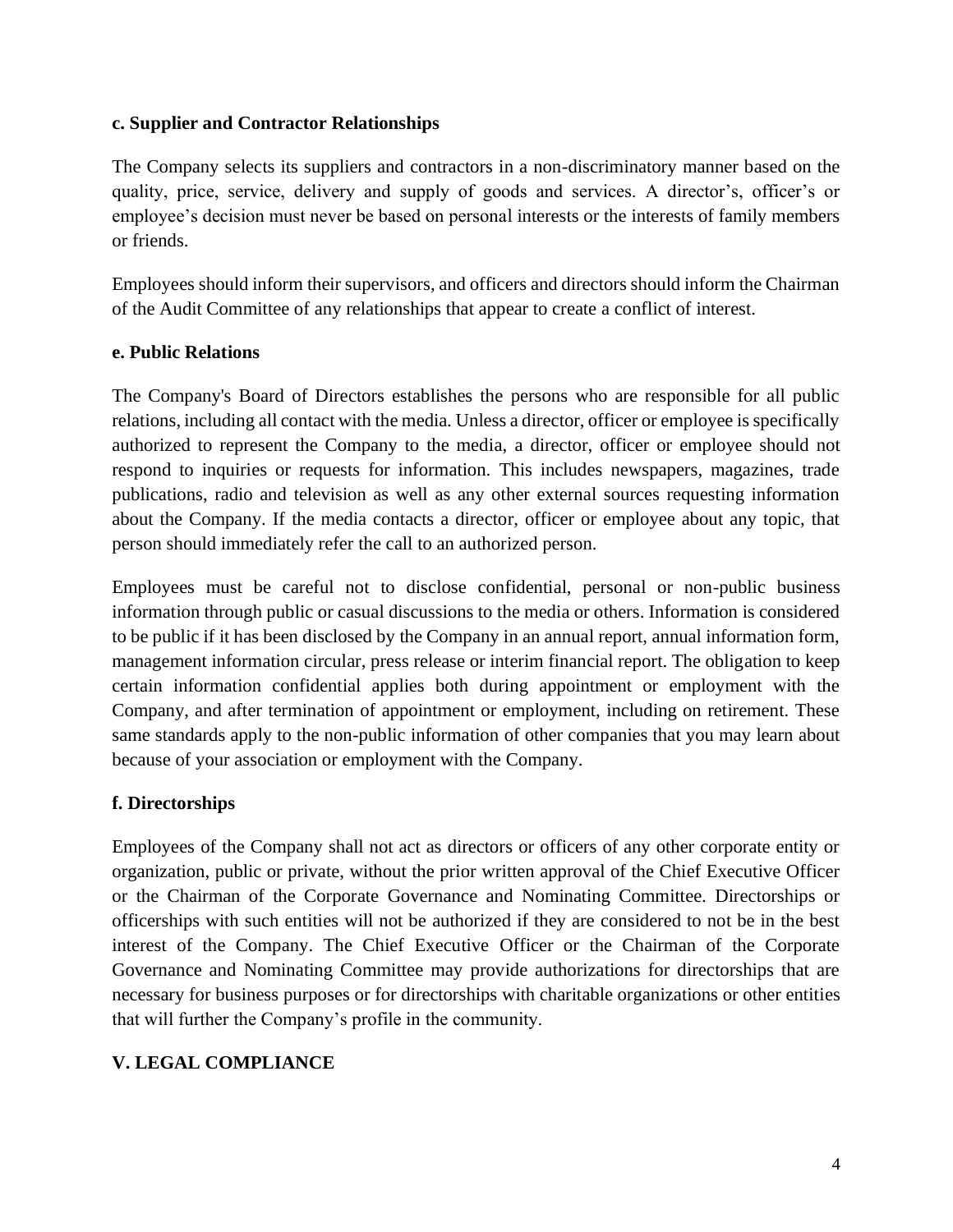### **a. Compliance with Laws, Rules and Regulations (Including Insider Trading Laws and Timely Disclosure)**

Employees, officers and directors are expected to comply in good faith at all times with all applicable laws, rules and regulations.

Employees, officers and directors are required to comply with insider trading rules and all other policies and procedures applicable to them that are adopted by the Company from time to time.

Employees, officers and directors must cooperate fully with those responsible for preparing reports filed with the securities regulatory authorities and all other materials that are made available to the investing public to ensure those persons are aware in a timely manner of all information that is required to be disclosed. Employees, officers and directors should also cooperate fully with the independent auditors in their audits and in assisting in the preparation of financial disclosure.

Senior officers of the Company must comply with the Company's procedures on timely disclosure of material information and provide full, fair, accurate, understandable and timely disclosure in reports and documents filed with, or submitted to, securities regulatory authorities and other materials that are made available to the investing public.

### **VI. INFORMATION AND RECORDS**

#### **a. Confidential and Proprietary Information and Trade Secrets**

Employees, officers and directors may be exposed to certain information that is considered confidential by the Company, or may be involved in the design or development of new procedures or technologies related to the business of the Company. All such information, procedures and technologies, whether or not the subject of copyright or patent, are the sole property of the Company. Employees shall not disclose confidential information to persons outside the Company, including family members, and should share it only with other employees who have a "need to know".

Employees, officers and directors are responsible and accountable for safeguarding the Company's documents and information to which they have direct or indirect access as a result of their employment, officership or directorship with the Company.

#### **b. Financial Reporting and Records**

The Company maintains a high standard of accuracy and completeness in its financial records. These records serve as a basis for managing its business and are crucial for meeting obligations to employees, customers, investors and others, as well as for compliance with regulatory, tax, financial reporting and other legal requirements. Employees, officers, and directors who make entries into business records or who issue regulatory or financial reports, have a responsibility to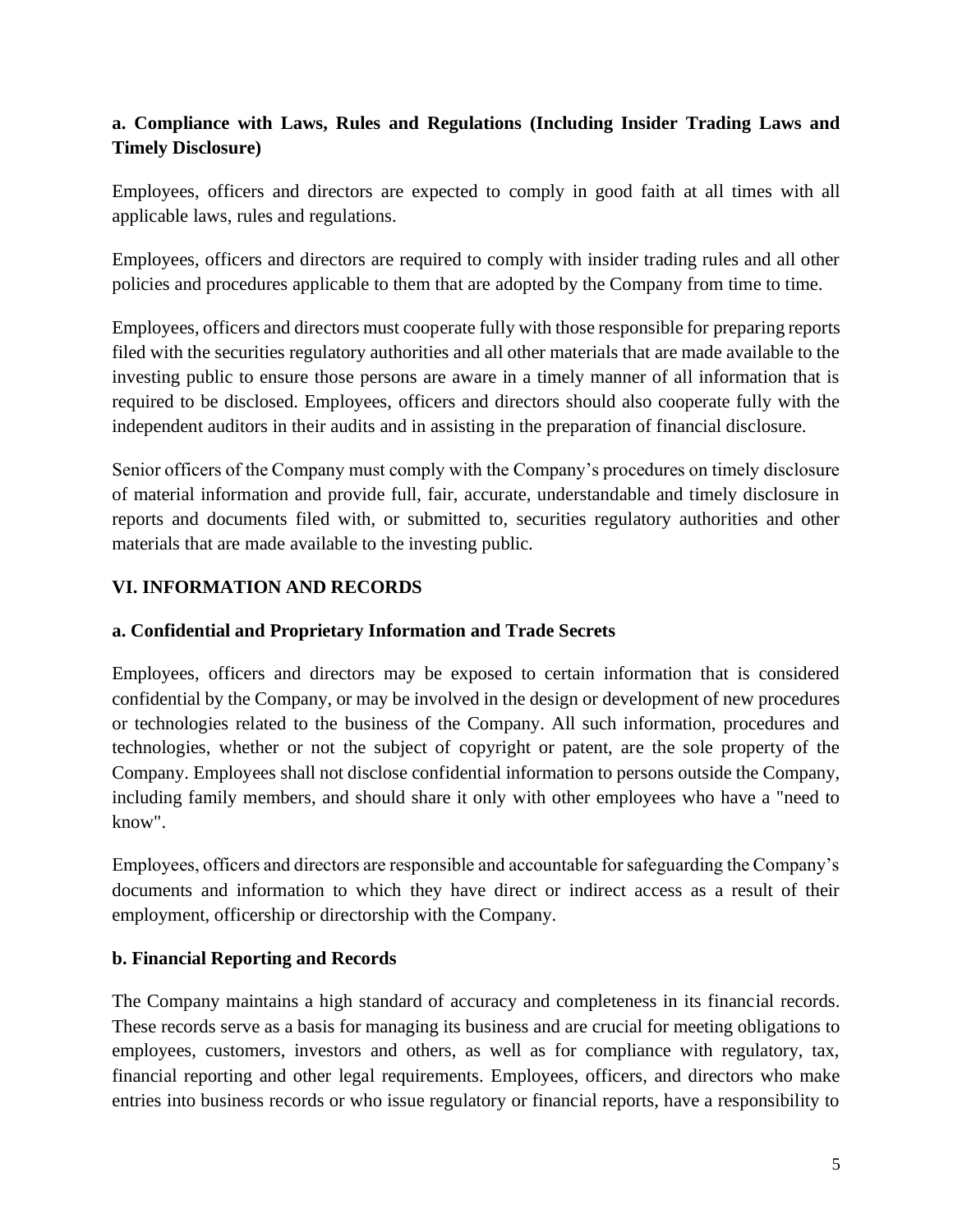fairly present all information in a truthful, accurate and timely manner. No employee, officer or director shall exert any influence over, coerce, mislead or in any way manipulate or attempt to manipulate the independent auditors of the Company.

#### **c. Record Retention**

The Company maintains all records in accordance with laws and regulations regarding retention of business records. The term "**business records**" covers a broad range of files, reports, business plans, receipts, policies and communications, including hard copy, electronic, audio recording, microfiche and microfilm files whether maintained at work or at home. The Company prohibits the unauthorized destruction of or tampering with any records, whether written or in electronic form, where the Company is required by law or government regulation to maintain such records or where it has reason to know of a threatened or pending government investigation or litigation relating to such records.

### **VII. THE COMPANY'S ASSETS**

### **a. Use of Company Property**

The use of Company property for individual profit or any unlawful unauthorized personal or unethical purpose is prohibited. The Company's information, technology, intellectual property, mineral rights, buildings, land, equipment, machines, software and cash must be used only for business purposes except as provided by Company policy or approved by an employee's respective supervisor.

### **b. Destruction of Property and Theft**

Employees, officers and directors shall not intentionally damage or destroy the property of the Company and others or commit theft.

#### **c. Intellectual Property of Others**

Employees, officers and directors may not reproduce, distribute or alter copyrighted materials without permission of the copyright owner or its authorized agents. Software used in connection with the Company's business must be properly licensed and used only in accordance with that license.

#### **d. Information Technology**

The Company's information technology systems, including computers, e-mail, intranet and internet access, telephones and voice mail are the property of the Company and are to be used primarily for business purposes. The Company's information technology systems may be used for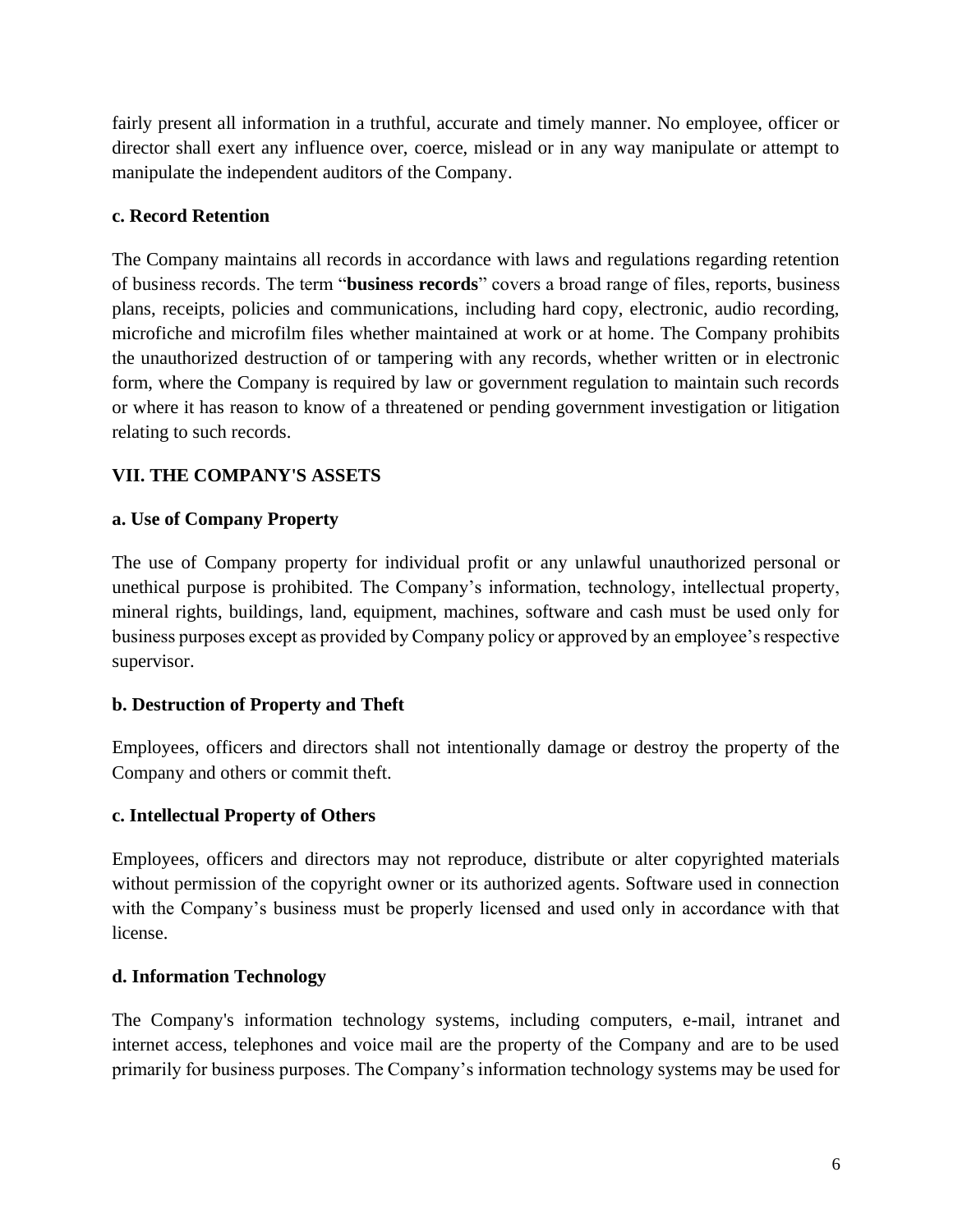minor or incidental personal messages provided that such use is kept at a minimum and is in compliance with Company policy.

Employees, officers and directors may not use the Company's information technology systems to:

- Allow others to gain access to the Company's information technology systems through the use of an employee's password or other security codes;
- Send harassing, threatening or obscene messages;
- Send chain letters:
- Access the internet for inappropriate use;
- Send copyrighted documents that are not authorized for reproduction;
- Make personal or group solicitations unless authorized by a senior officer; or
- Conduct personal commercial business.

The Company may monitor the use of its information technology systems.

### **VIII. COMPLIANCE WITH THE CODE**

### **a. All Employees are to Read and Comply with the Code**

The Company will monitor compliance with the Code by requiring each director, officer and employee to review and understand the Code and acknowledge that they will comply with the Code.

### **b. Reports and Complaints**

As an employee if you believe that a violation of the Code or any law rule or regulation has been or is likely to be committed by you or someone else who is a representative of the Company, you have an obligation to promptly report the relevant information to your supervisor, since your supervisor will generally be in the best position to resolve the issue. If an employee is unsure about the best course of action to take with respect to a particular situation, the employee is encouraged to seek guidance, using the procedures set forth in the Company's Whistle Blower Policy. Employees who become aware of, or have any questions with respect to, any violation or potential violation of any law, rule or regulation or of this Code, or have any concerns with respect to accounting, internal controls or auditing matters, are required to promptly report it in accordance with the Company's Whistle Blower Policy. Any reports submitted hereunder and thereunder will be promptly and thoroughly investigated and addressed in accordance with the Whistle Blower Policy.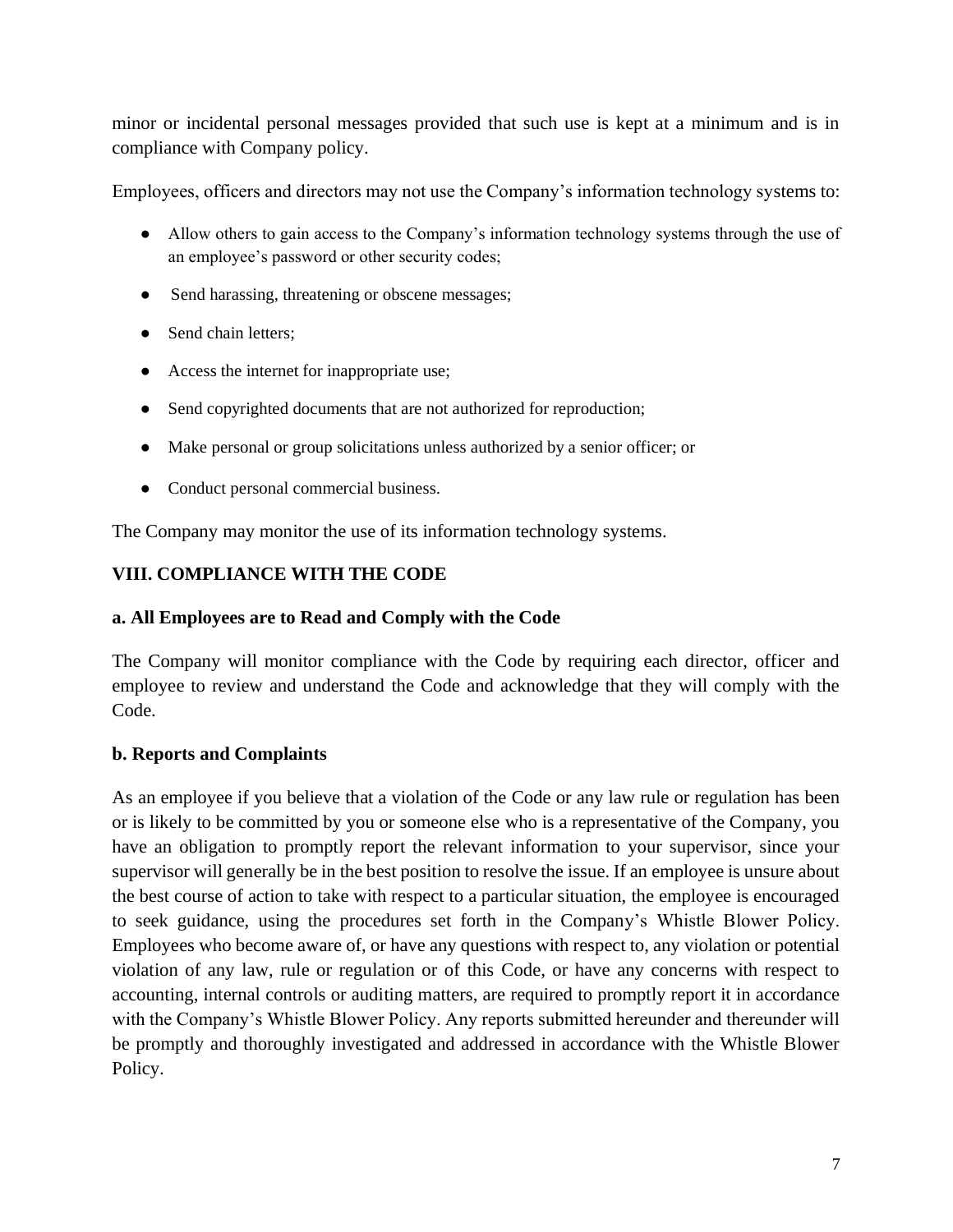Directors should report violations to the Chairman of the Board, or to the relevant committee chair.

Confidentiality of reported violations will be maintained to the fullest extent possible, consistent with the need to conduct adequate investigation and subject to law.

The Company will impose discipline for each Code violation that fits the nature and facts of the violation. The Company also reserves the right to discipline employees who make accusations of Code violations that are frivolous, if they are made for retaliatory reasons, or made without a reasonable good faith belief in the truth and accuracy of the information, or if a person knowingly makes a false accusation.

### **WHISTLE BLOWER POLICY**

### **I. OBJECTIVE AND SCOPE**

The Company is committed to the highest standards of openness, honesty and accountability that its various stakeholders are entitled to expect. References herein to the Company include any subsidiaries of the Company.

As a result, the Company wants to know about any and all dishonest, fraudulent or unacceptable behavior, conduct or practices committed by the Company's employees regarding employee use of company assets, employee transactions with other companies while acting on behalf of the Company, accounting matters generally, internal accounting and/or controls, the conduct of the audit of its financial accounts and statements or related matters, or other "non-financial" matters and actions, which, if disclosed, could reasonably be expected to raise concerns regarding the integrity, ethics or bona fides of the Company (a "**Questionable Event**") and expects its employees to feel confident about disclosing and reporting on any concerns they may have about any Questionable Event they become aware of.

In accordance with the Company's commitment set out above, this Policy is meant to provide a simple procedure to facilitate the receipt, retention, review and resolution of complaints, denunciations, warnings, given in any form by any employee of the Company, regarding a Questionable Event.

#### **II. BACKGROUND AND EMPLOYEE ALERT PROCEDURE**

This Policy is intended to encourage and enable employees to voice their concerns regarding any Questionable Event within the Company rather than ignoring them or, ultimately, feeling compelled to deal with the Questionable Event outside the Company due to a lack of the availability of the mechanism provided hereunder.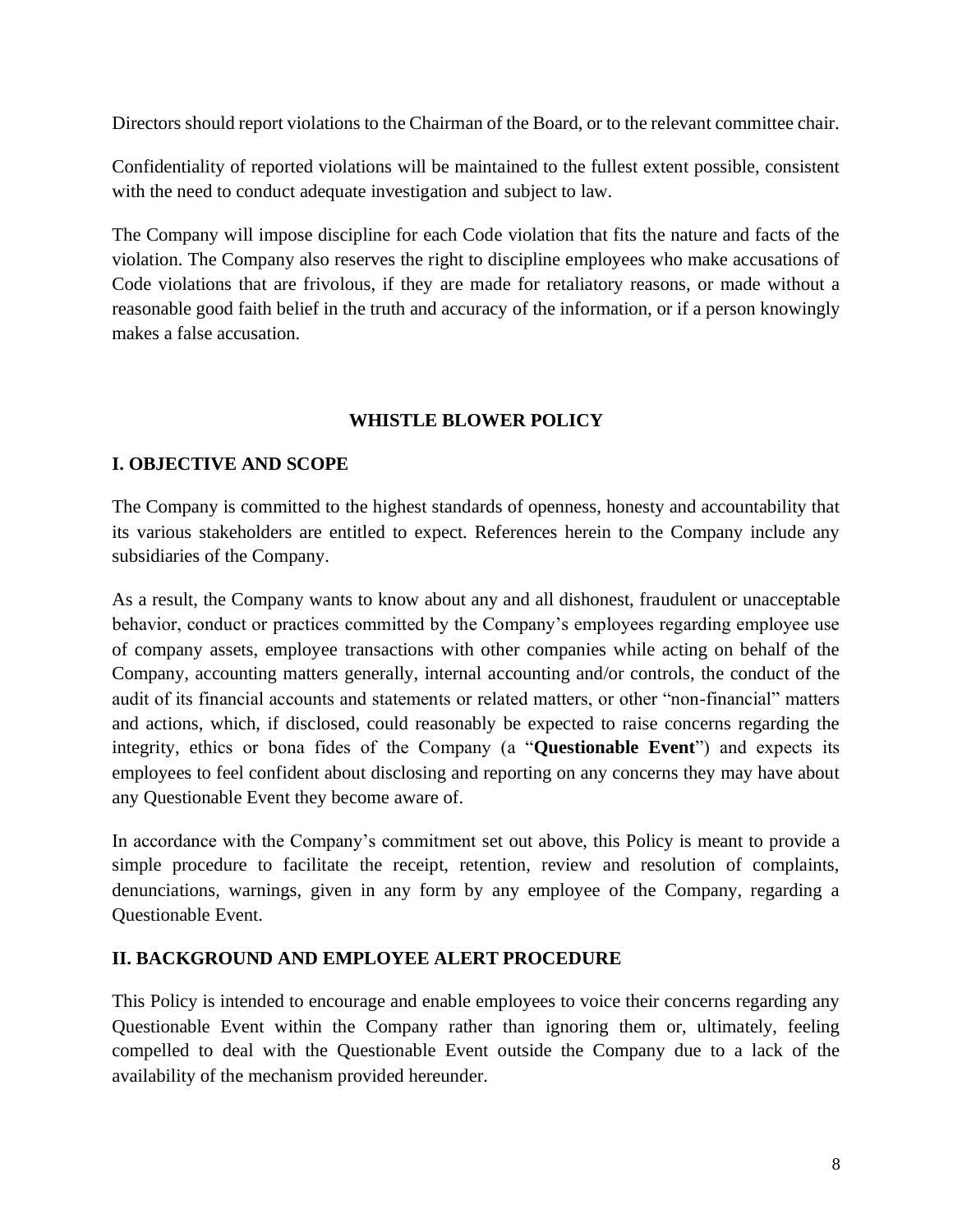Any employee who finds his concerns about a Questionable Event not satisfactorily addressed by his immediate supervisor (or higher-ranking persons) or who feels that the seriousness and sensitivity of the issues or people involved require that the reporting of such Questionable Event should neither be addressed to the attention of his immediate supervisor, nor follow the normal corporate reporting channels, should contact the Company's Employee Alert Officer who will notify the independent board member and Audit Committee Chair, by any of the following methods:

Telephone: (208) 625-9001 Email: monique@idahostrategic.com

Any concerns regarding financial statement disclosures, accounting, internal accounting controls or auditing matters, should also be directed to the Employee Alert Officer.

### **III. SAFEGUARDS AGAINST RETALIATION, HARASSMENT OR VICTIMIZATION**

The Company understands and acknowledges that one's decision to report a Questionable Event can be a difficult one to make. Employees who raise serious concerns should have nothing to fear. Therefore, the Company shall not tolerate any retaliation, harassment or victimization (including informal pressures) and shall take appropriate action to protect employees who raise any concerns under this Policy in good faith (a "**Concerned Employee**").

### **IV. CONFIDENTIALITY**

All expressions of concerns or reports on Questionable Events within the Company, filed with the Employee Alert Officer pursuant to this Policy, will proceed internally on a confidential basis.

### **V. ANONYMOUS ALLEGATIONS**

All expressions of serious concerns or reports on Questionable Events within the Company filed with the Employee Alert Officer on an anonymous basis will also be treated appropriately.

#### **VI. UNTRUE ALLEGATIONS**

In the event that, in good faith, a Concerned Employee reports a Questionable Event that is not confirmed by subsequent investigation or otherwise, no action shall be taken against such Concerned Employee. Conversely, in the event a Concerned Employee reports a Questionable Event for frivolous or malicious purposes or for his or her personal gain, the appropriate disciplinary or legal action will be taken against such Concerned Employee, including possible dismissal for cause.

### **VII. HOW TO RAISE A CONCERN**